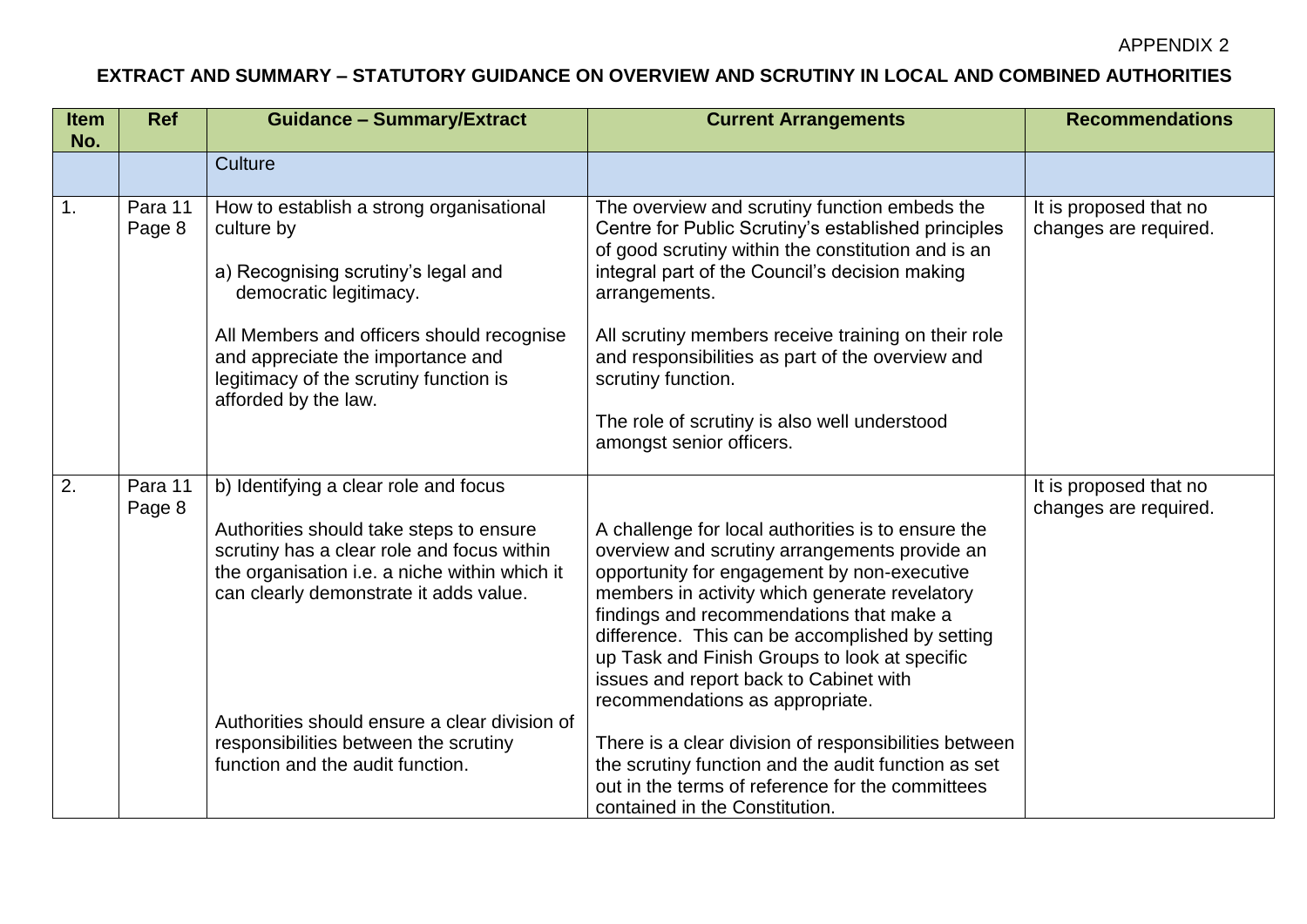| <b>Item</b><br>No. | <b>Ref</b>        | <b>Guidance - Summary/Extract</b>                                                                                                                                                                                                                                                                                                                | <b>Current Arrangements</b>                                                                                                                                                                                                                                                                                                                                                                                          | <b>Recommendations</b>                          |
|--------------------|-------------------|--------------------------------------------------------------------------------------------------------------------------------------------------------------------------------------------------------------------------------------------------------------------------------------------------------------------------------------------------|----------------------------------------------------------------------------------------------------------------------------------------------------------------------------------------------------------------------------------------------------------------------------------------------------------------------------------------------------------------------------------------------------------------------|-------------------------------------------------|
|                    |                   | Culture                                                                                                                                                                                                                                                                                                                                          |                                                                                                                                                                                                                                                                                                                                                                                                                      |                                                 |
| 3.                 | Para 11<br>Page 9 | The findings of independent whistleblowing<br>investigations might be of interest to<br>scrutiny committees as they consider their<br>wider implications.                                                                                                                                                                                        | These have not previously been considered by<br>overview and scrutiny.<br>There is a Whistleblowing Policy in place and any<br>wider implications of an investigation would be<br>addressed by the appropriate forum.                                                                                                                                                                                                | It is proposed that no<br>changes are required. |
| 4.                 | Para 11<br>Page 9 | c) Ensuring early and regular engagement<br>between the executive and scrutiny<br>The executive should not try to exercise<br>control over the work of the scrutiny<br>committee.<br>The chair of the scrutiny committee should<br>determine the nature and extent of an<br>executive member's participation in a<br>scrutiny committee meeting. | The overview and scrutiny committees set their<br>own work programme and consider this at each<br>meeting.<br>Currently portfolio holders attend overview and<br>scrutiny committee meetings to support officers<br>presenting reports within their remit and when<br>invited by the committee to do so. The Chairman<br>of the Committee controls who is allowed to speak<br>and when, including portfolio holders. | It is proposed that no<br>changes are required. |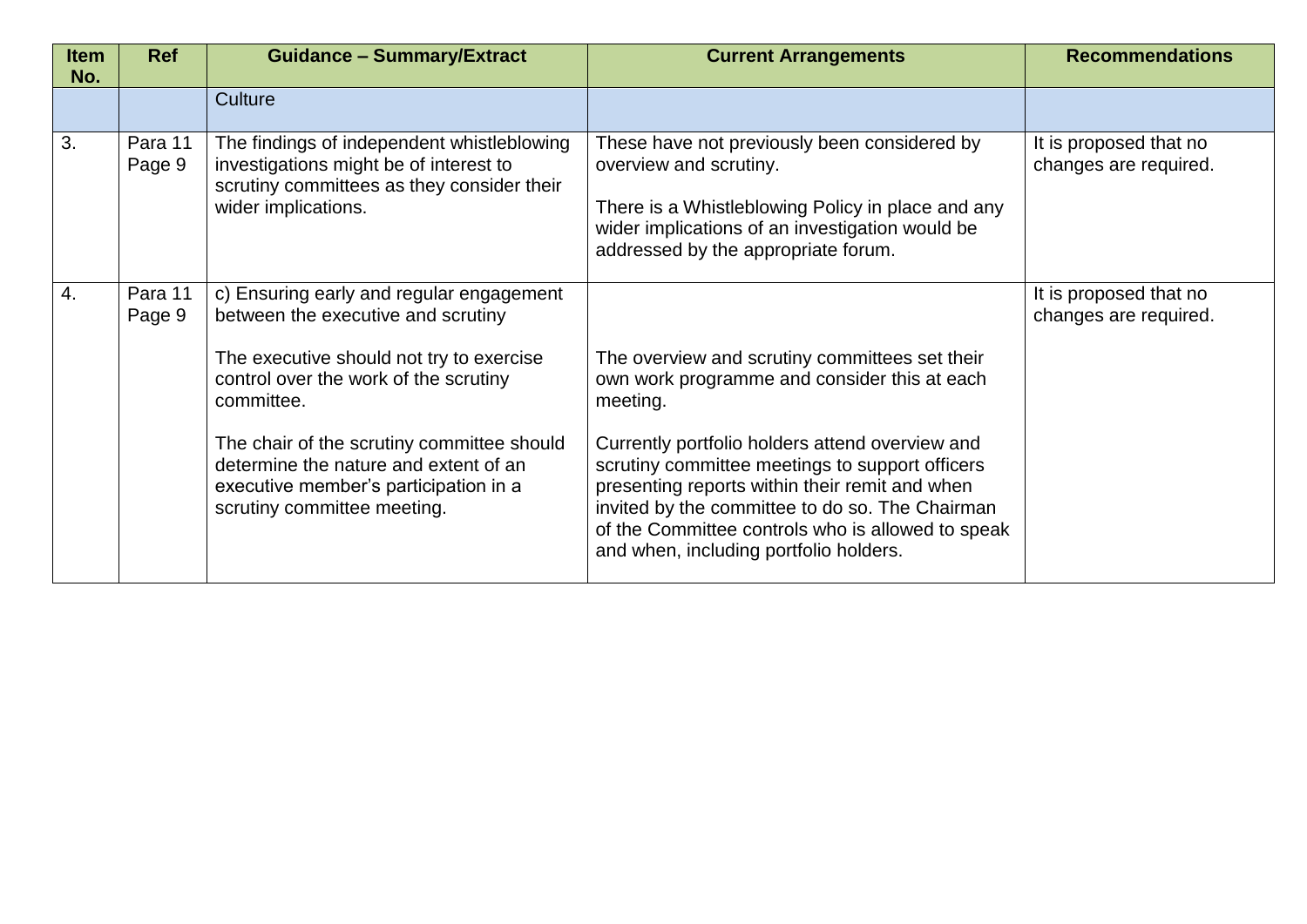| <b>Item</b><br>No. | <b>Ref</b>         | <b>Guidance - Summary/Extract</b>                                                                                                                                                                                                                                                                                                                                                                                                                                                                                                                                                                                                   | <b>Current Arrangements</b>                                                                                                                                                                                                                                                                                                                                                                                                                                                                                                                                                                               | <b>Recommendations</b>                                                                                                                                                                                       |
|--------------------|--------------------|-------------------------------------------------------------------------------------------------------------------------------------------------------------------------------------------------------------------------------------------------------------------------------------------------------------------------------------------------------------------------------------------------------------------------------------------------------------------------------------------------------------------------------------------------------------------------------------------------------------------------------------|-----------------------------------------------------------------------------------------------------------------------------------------------------------------------------------------------------------------------------------------------------------------------------------------------------------------------------------------------------------------------------------------------------------------------------------------------------------------------------------------------------------------------------------------------------------------------------------------------------------|--------------------------------------------------------------------------------------------------------------------------------------------------------------------------------------------------------------|
|                    |                    | Culture                                                                                                                                                                                                                                                                                                                                                                                                                                                                                                                                                                                                                             |                                                                                                                                                                                                                                                                                                                                                                                                                                                                                                                                                                                                           |                                                                                                                                                                                                              |
| 5.                 | Para 11<br>Page 9  | d) Managing disagreement<br>It is the job of both the executive and<br>scrutiny to work together to reduce the risk<br>of disagreement and authorities should<br>take steps to predict, identify and act on<br>disagreement.<br>One way in which this can be done is via<br>an 'executive-scrutiny protocol' which can<br>help define the relationship between the<br>two and mitigate any differences of opinion<br>before they manifest themselves in<br>unhelpful and unproductive ways.                                                                                                                                         | Managing disagreement effectively relies on the<br>healthy overview and scrutiny/executive<br>relationship more generally, based on the agreed<br>principles of good scrutiny.<br>Members are always advised that scrutiny should<br>be apolitical, to keep an open mind, examine the<br>relevant evidence and take into account officer<br>advice and the views of stakeholders when making<br>recommendations.<br>There is not currently an Executive / Scrutiny<br>protocol in place. There is a well-established<br>culture in which overview and scrutiny is an<br>integral part of decision making. | Consideration could be<br>given to producing an<br><b>Executive/Scrutiny Protocol</b><br>to clearly define the roles of<br>the executive and scrutiny<br>and reduce the risk of<br>conflict between the two. |
| 6.                 | Para 11<br>Page 10 | e) Providing the necessary support<br>While the level of resources allocated to<br>scrutiny is for each authority to decide for<br>itself, when determining resources an<br>authority should consider the purpose of<br>scrutiny as set out in legislation and the<br>specific role and remit of the authority's<br>own scrutiny committee(s) and the scrutiny<br>function as a whole.<br>Support should also be given by members<br>and senior officers to scrutiny committees<br>and their support staff to access<br>information held by the authority and<br>facilitate discussions with representatives<br>of external bodies. | In common with all local authorities there has been<br>an unprecedented reduction in resources and<br>capacity over recent years. However, political<br>leaders and senior officers continue to recognise<br>the value of the scrutiny function. The scrutiny<br>function has been recognised at a national level<br>winning the CfPS Good Scrutiny Award -<br>Scrutineers Choice in 2013.<br>The lead officers for the scrutiny committees are<br>Heads of Service and each committee has a<br>dedicated democratic services officer to provide<br>administrative support.                               | It is proposed that no<br>changes to the current<br>arrangements are required.                                                                                                                               |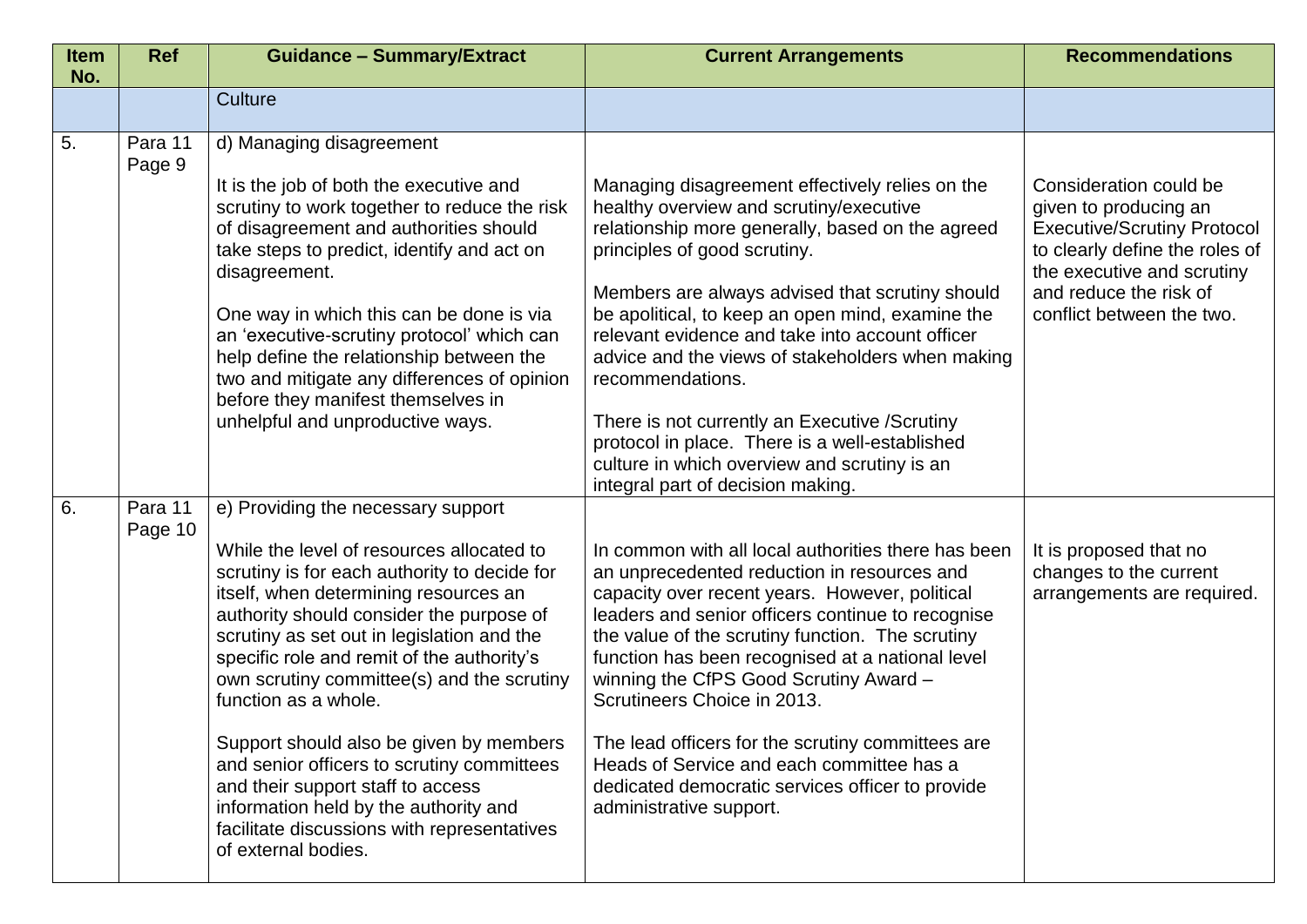| <b>Item</b><br>No. | <b>Ref</b>         | <b>Guidance - Summary/Extract</b>                                                                                                                                                                                                                                                                                                                                                                                                                                                                                             | <b>Current Arrangements</b>                                                                                                                                                                                                                                                                                                                                                                                                                                                                                                                                                                                                                                                                                                                                                                                                                                      | <b>Recommendations</b>                                                         |
|--------------------|--------------------|-------------------------------------------------------------------------------------------------------------------------------------------------------------------------------------------------------------------------------------------------------------------------------------------------------------------------------------------------------------------------------------------------------------------------------------------------------------------------------------------------------------------------------|------------------------------------------------------------------------------------------------------------------------------------------------------------------------------------------------------------------------------------------------------------------------------------------------------------------------------------------------------------------------------------------------------------------------------------------------------------------------------------------------------------------------------------------------------------------------------------------------------------------------------------------------------------------------------------------------------------------------------------------------------------------------------------------------------------------------------------------------------------------|--------------------------------------------------------------------------------|
|                    |                    | <b>Culture</b>                                                                                                                                                                                                                                                                                                                                                                                                                                                                                                                |                                                                                                                                                                                                                                                                                                                                                                                                                                                                                                                                                                                                                                                                                                                                                                                                                                                                  |                                                                                |
| 7.                 | Para 11<br>Page 10 | f) Ensuring impartial advice from officers<br>Authorities, particularly senior officers,<br>should ensure all officers are free to<br>provide impartial advice to scrutiny<br>committees. This is fundamental to<br>effective scrutiny. Of particular importance<br>is the role played by 'statutory officers' -<br>Head of Paid Service, Monitoring Officer<br>and Section 151 Officer. These individuals<br>have a particular role in ensuring that<br>timely, relevant and high quality advice is<br>provided to scrutiny. | The Corporate Management Team advise the<br>Leader and Cabinet and also support the overview<br>and scrutiny committees in their deliberations,<br>providing information and answering questions as<br>required.<br>There may be a range of options and a difference<br>of political opinion about the way forward on a<br>particular matter, but overview and scrutiny<br>members are able to request factual information<br>and advice from officers and are often supported in<br>key lines of enquiry which may culminate in a<br>range of alternative points of view being presented<br>to the Cabinet.<br>All member level reports, including those to<br>overview and scrutiny are produced in accordance<br>with a corporate template which requires the<br>inclusion of available options, policy, risk, equality,<br>legal and financial implications. | It is proposed that no<br>changes to the current<br>arrangements are required. |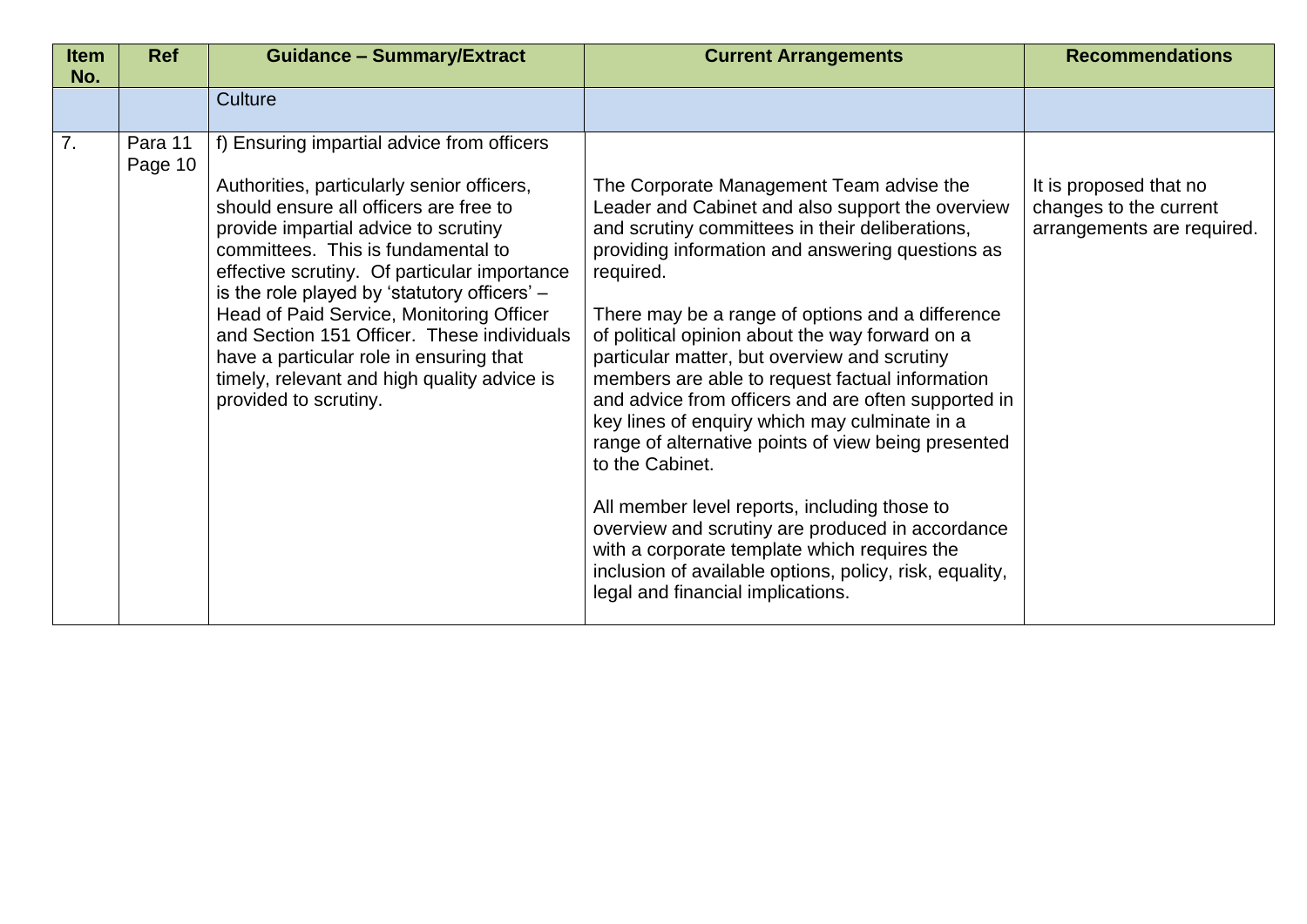| <b>Item</b><br>No. | <b>Ref</b>         | <b>Guidance - Summary/Extract</b>                                                                                                                                                                                                                                                                                                                                                            | <b>Current Arrangements</b>                                                                                                                                                                                                                                                                                                                                                                                                                                                                                                                                                                                                                                                                                                 | <b>Recommendations</b>                                                         |
|--------------------|--------------------|----------------------------------------------------------------------------------------------------------------------------------------------------------------------------------------------------------------------------------------------------------------------------------------------------------------------------------------------------------------------------------------------|-----------------------------------------------------------------------------------------------------------------------------------------------------------------------------------------------------------------------------------------------------------------------------------------------------------------------------------------------------------------------------------------------------------------------------------------------------------------------------------------------------------------------------------------------------------------------------------------------------------------------------------------------------------------------------------------------------------------------------|--------------------------------------------------------------------------------|
|                    |                    | Culture                                                                                                                                                                                                                                                                                                                                                                                      |                                                                                                                                                                                                                                                                                                                                                                                                                                                                                                                                                                                                                                                                                                                             |                                                                                |
| 8.                 | Para 11<br>Page 10 | g) Communicating scrutiny's role and<br>purpose to the wider authority<br>Authorities should take steps to ensure all<br>members and officers are made aware of<br>the role the scrutiny committees play in the<br>organisation, its value and the outcomes it<br>can deliver, the powers it has, its<br>membership and, if appropriate, the identity<br>of those providing officer support. | An overview and scrutiny annual report is<br>submitted to council each year setting out the work<br>undertaken in the past year giving detail of work to<br>be carried out in the coming year. The report<br>contains information on the impact of the scrutiny<br>reviews and recommendations made.<br>The annual report is published on the Council'<br>website and contains details of the officers<br>providing the support function.<br>Overview and scrutiny is featured on the Council's<br>website with links to individual committees and<br>membership. A scrutiny handbook is also<br>produced.<br>The induction programme for new members<br>includes a comprehensive introduction to overview<br>and scrutiny. | It is proposed that no<br>changes to the current<br>arrangements are required. |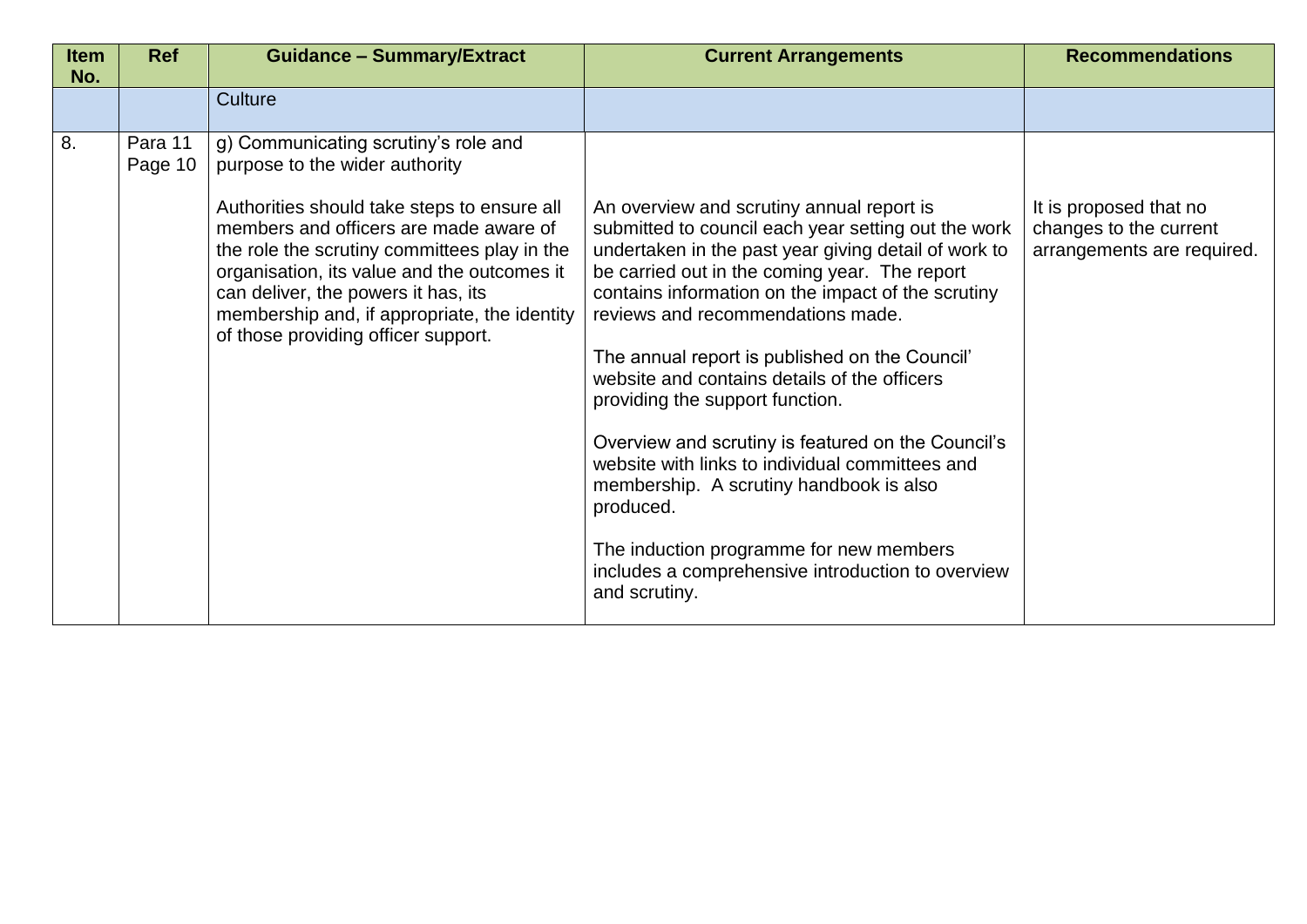| <b>Item</b><br>No. | <b>Ref</b>               | <b>Guidance - Summary/Extract</b>                                                                                                                                                                   | <b>Current Arrangements</b>                                                                                                                                                                                                                                                 | <b>Recommendations</b>                                                                                                                                                      |
|--------------------|--------------------------|-----------------------------------------------------------------------------------------------------------------------------------------------------------------------------------------------------|-----------------------------------------------------------------------------------------------------------------------------------------------------------------------------------------------------------------------------------------------------------------------------|-----------------------------------------------------------------------------------------------------------------------------------------------------------------------------|
|                    |                          | <b>Culture</b>                                                                                                                                                                                      |                                                                                                                                                                                                                                                                             |                                                                                                                                                                             |
| 9.                 | Para 11<br>Page<br>10/11 | h) Maintaining the interest of Full Council in<br>the work of the scrutiny committee                                                                                                                |                                                                                                                                                                                                                                                                             |                                                                                                                                                                             |
|                    |                          | Authorities should take steps to ensure full<br>Council is informed of the work the scrutiny<br>committees are doing.<br>This can be done by reports and<br>recommendations being submitted to full | Recommendations from overview and scrutiny are<br>a standing item on the Cabinet agenda and the<br>relevant Chairmen are invited to attend Cabinet to<br>present the committees views as part of the<br>Cabinet decision making process.                                    | To consider if changes are<br>required to the council's<br>reporting procedures to<br>facilitate more regular<br>reports being submitted to<br>full council on the overview |
|                    |                          | council rather than just Cabinet.                                                                                                                                                                   | The overview and scrutiny function reports<br>annually to full council on its work during the year.                                                                                                                                                                         | and scrutiny committees<br>work programmes.                                                                                                                                 |
|                    |                          |                                                                                                                                                                                                     | A more regular report could be submitted to council<br>setting out the wide range of work that is<br>undertaken by overview and scrutiny members,<br>possibly on a quarterly basis; alternatively only<br>when Full Council originally requested the review<br>in question. |                                                                                                                                                                             |
|                    |                          |                                                                                                                                                                                                     | Care would need to be taken to ensure the<br>separate legal roles of executive and full council<br>were understood and observed.                                                                                                                                            |                                                                                                                                                                             |
|                    |                          |                                                                                                                                                                                                     | Any changes in reporting processes to council will<br>be subject to the council's procedures as set out in<br>the Constitution.                                                                                                                                             |                                                                                                                                                                             |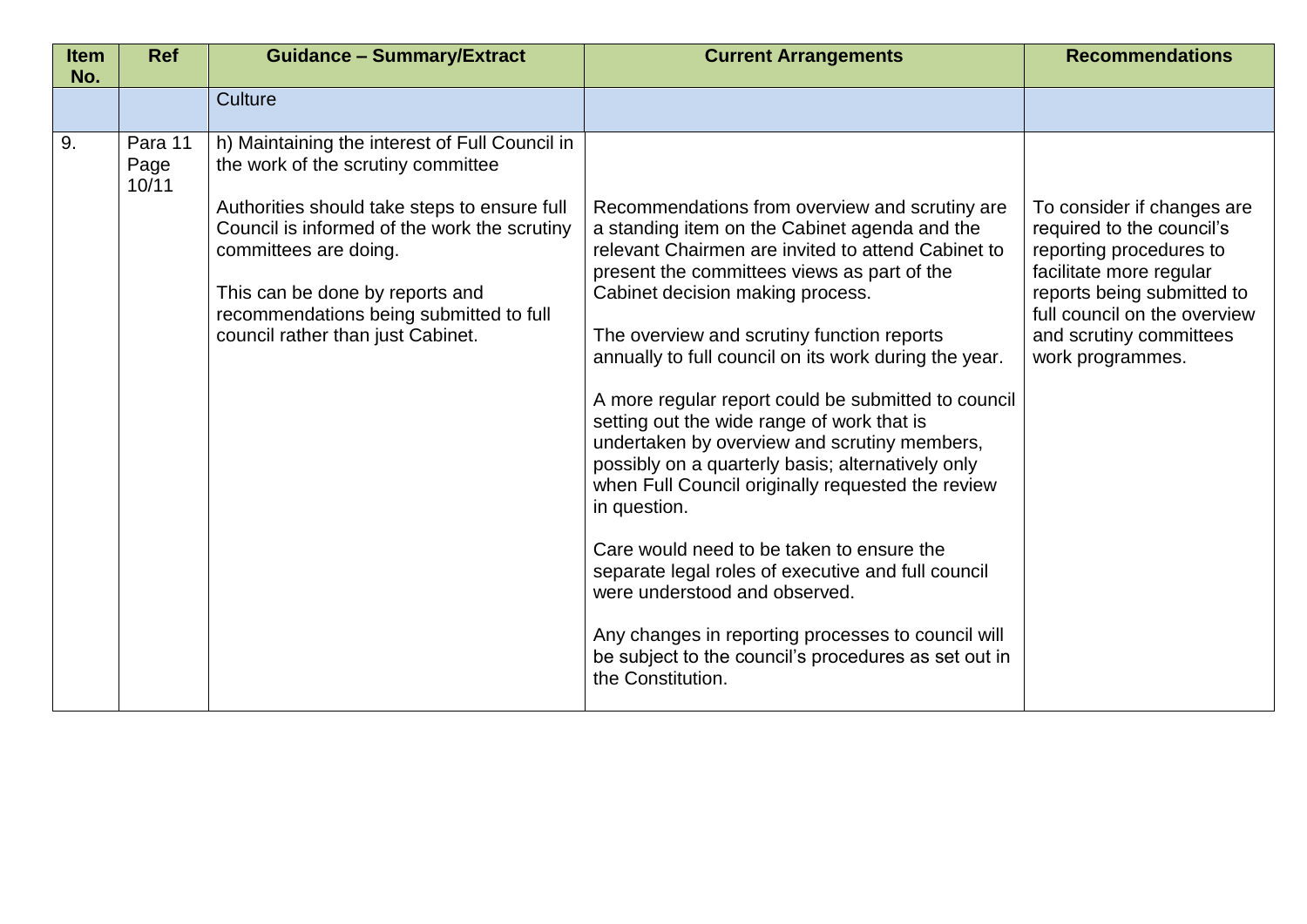| <b>Item</b><br>No. | <b>Ref</b>         | <b>Guidance - Summary/Extract</b>                                                                                                                                                                                                                                                                                                                                                                                                                                                                                                                                                                                                                                                                                                                        | <b>Current Arrangements</b>                                                                                                                                                                                                                                                                                                                                                                                                                                                                                                                                                          | <b>Recommendations</b>                                                                                       |
|--------------------|--------------------|----------------------------------------------------------------------------------------------------------------------------------------------------------------------------------------------------------------------------------------------------------------------------------------------------------------------------------------------------------------------------------------------------------------------------------------------------------------------------------------------------------------------------------------------------------------------------------------------------------------------------------------------------------------------------------------------------------------------------------------------------------|--------------------------------------------------------------------------------------------------------------------------------------------------------------------------------------------------------------------------------------------------------------------------------------------------------------------------------------------------------------------------------------------------------------------------------------------------------------------------------------------------------------------------------------------------------------------------------------|--------------------------------------------------------------------------------------------------------------|
|                    |                    | <b>Culture</b>                                                                                                                                                                                                                                                                                                                                                                                                                                                                                                                                                                                                                                                                                                                                           |                                                                                                                                                                                                                                                                                                                                                                                                                                                                                                                                                                                      |                                                                                                              |
| 10.                | Para 11<br>Page 11 | i) Communicating scrutiny's role to the<br>public                                                                                                                                                                                                                                                                                                                                                                                                                                                                                                                                                                                                                                                                                                        |                                                                                                                                                                                                                                                                                                                                                                                                                                                                                                                                                                                      |                                                                                                              |
|                    |                    | Consideration should be given to how and<br>when to engage the authority's<br>communication officers, and any other<br>relevant channels to understand how to get<br>that message across.                                                                                                                                                                                                                                                                                                                                                                                                                                                                                                                                                                | The Council's website explains overview and<br>scrutiny purpose and processes as well as hosting<br>work programmes, reports and minutes.<br>The annual overview and scrutiny report is a public<br>document highlighting key pieces of overview and<br>scrutiny work through the year.<br>Public participation in meetings tends to be when                                                                                                                                                                                                                                         | Consider harnessing digital<br>technology to generate<br>more coverage of overview<br>and scrutiny activity. |
| 11.                | Para 11<br>Page 11 | j) Ensuring scrutiny members are<br>supported in having an independent<br>mindset.<br>Formal committee meetings provide a vital<br>opportunity for scrutiny members to<br>question the executive and officers.<br>Inevitably, some committee members will<br>come from the same political group as a<br>member they are scrutinising and might<br>well have a long-standing personal, or<br>familial, relationship with them.<br>Scrutiny members should bear in mind,<br>however, that adopting an independent<br>mind set is fundamental to carrying out<br>their work effectively. In practice, this is<br>likely to require scrutiny chairs working<br>proactively to identify any potentially<br>contentious issues and plan how to<br>manage them. | an issue of local concern is on the agenda.<br>There is nothing specifically addressing familial<br>links in relation to conflicts of interest involving<br>scrutiny of executive members, though members<br>are required to abide by the Code of Conduct. To<br>an extent at small authorities there is always likely<br>to be potential for there to be family links between<br>members of the overview and scrutiny committee<br>and of the executive.<br>The importance of scrutiny acting as a 'critical<br>friend' is dealt with as part of the member induction<br>programme. | It is proposed that no<br>changes to the current<br>arrangements are required.                               |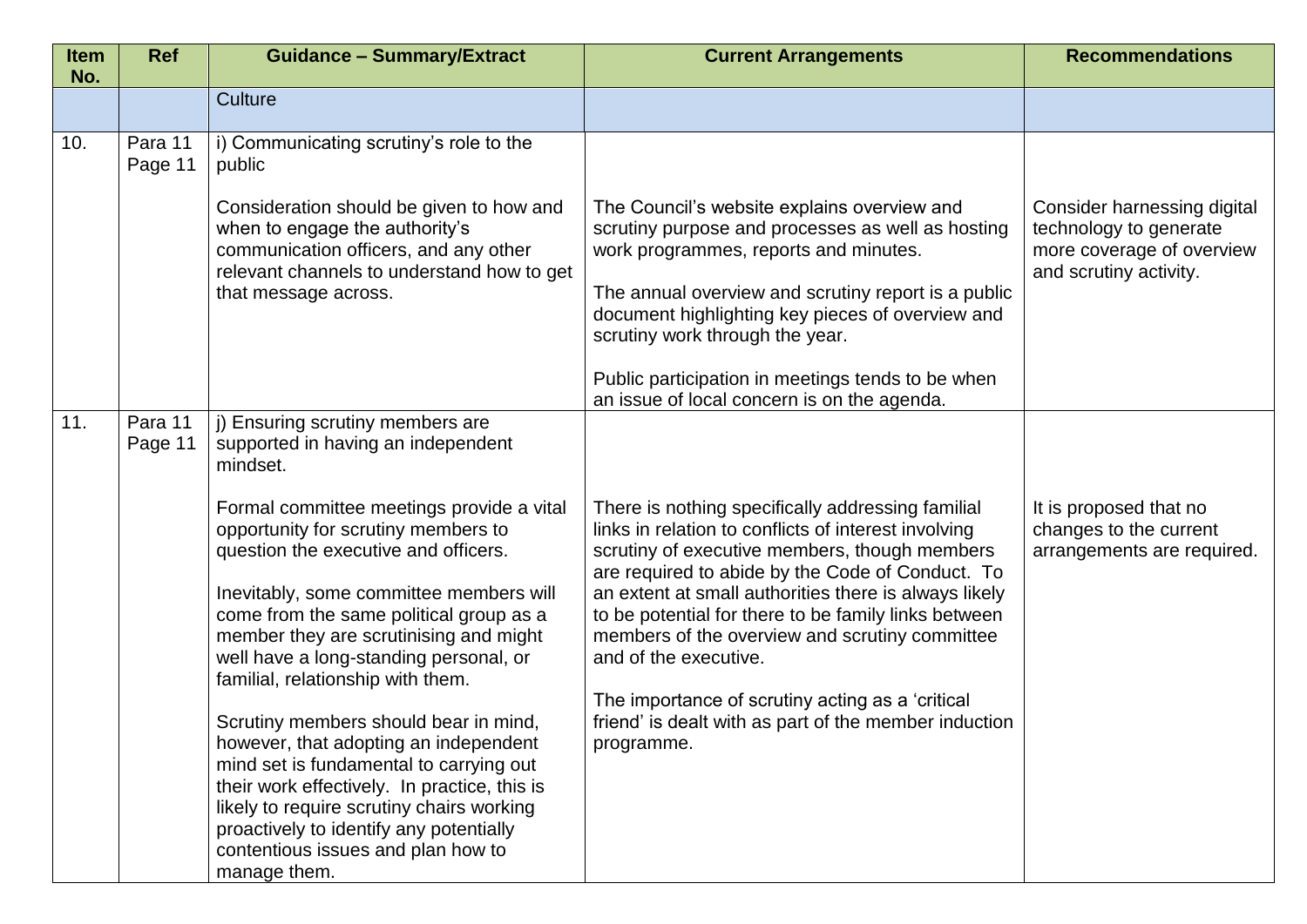| <b>Item</b><br>No. | <b>Ref</b>     | <b>Guidance - Summary/Extract</b>                                                                                                                                                                                                                                                                                                                                                                                                                                                                                                                                                                                                                                                                                                                                                                          | <b>Current Arrangements</b>                                                                                                                                                                                                                                                                                                                                                                                                                                                                                        | <b>Recommendations</b>                                                         |
|--------------------|----------------|------------------------------------------------------------------------------------------------------------------------------------------------------------------------------------------------------------------------------------------------------------------------------------------------------------------------------------------------------------------------------------------------------------------------------------------------------------------------------------------------------------------------------------------------------------------------------------------------------------------------------------------------------------------------------------------------------------------------------------------------------------------------------------------------------------|--------------------------------------------------------------------------------------------------------------------------------------------------------------------------------------------------------------------------------------------------------------------------------------------------------------------------------------------------------------------------------------------------------------------------------------------------------------------------------------------------------------------|--------------------------------------------------------------------------------|
|                    |                | <b>Resourcing</b>                                                                                                                                                                                                                                                                                                                                                                                                                                                                                                                                                                                                                                                                                                                                                                                          |                                                                                                                                                                                                                                                                                                                                                                                                                                                                                                                    |                                                                                |
| 12.                | Pages<br>13/14 | Resources allocated to the scrutiny<br>function play a pivotal role in determining<br>how successful that function is and the<br>value it can add to the work of the<br>authority.<br>Effective support is also about the ways in<br>which the wider authority engages with<br>those who carry out the scrutiny function.<br>Effectively resourced scrutiny<br>Adds value to the work of<br>authorities, improving their ability to<br>meet the needs of local people.<br>Helps policy formulation and so<br>minimises the need for call in of<br>executive decisions.<br>Authorities should ensure that, officers<br>providing scrutiny support are able to<br>provide impartial advice. This might<br>require consideration of the need to build<br>safeguards into the way that support is<br>provided. | Administrative support for the overview and<br>scrutiny committees is provided from within the<br>democratic services team. All Democratic<br>Services Officers have an in depth knowledge of<br>the law of meetings and the constitution.<br>The lead officers for the overview and scrutiny<br>committees are Heads of Service, and for every<br>task and finish review a lead officer from the<br>relevant service area is assigned to work alongside<br>the Democratic Services Officer to support<br>members. | It is proposed that no<br>changes to the current<br>arrangements are required. |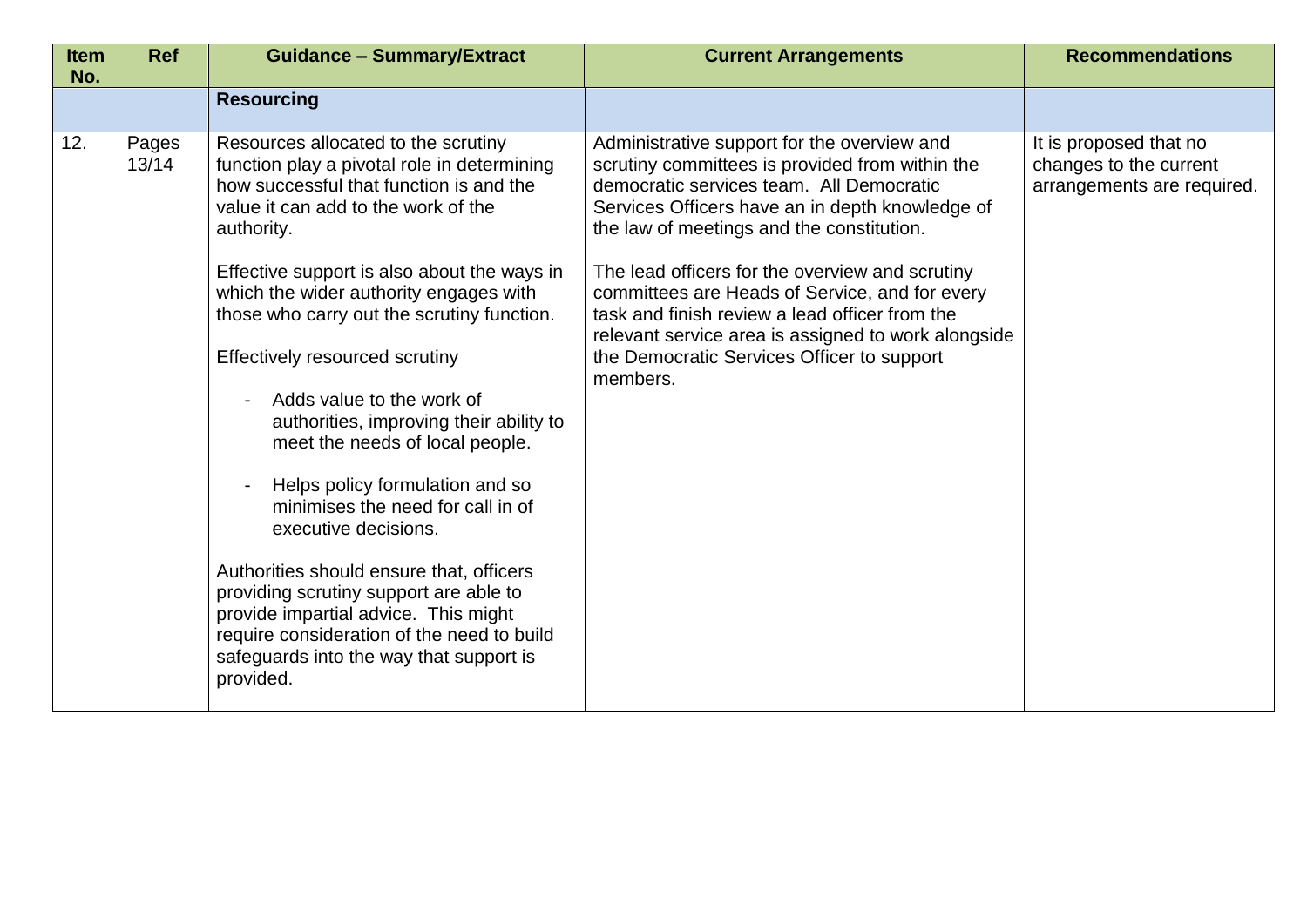| <b>Item</b><br>No. | <b>Ref</b>                          | <b>Guidance - Summary/Extract</b>                                                                                                                                                                                                                                                                                                                                                                                                                                                                                                                                                                                                                                                                                                                                                                                                                                                                                                                                                                                                                                                                                                                                   | <b>Current Arrangements</b>                                                                                                                                                                                                                                                                                                                                                                                                                                                                                                                                                                                                                                                                                                                                                                                                                                                                 | <b>Recommendations</b>                                                         |
|--------------------|-------------------------------------|---------------------------------------------------------------------------------------------------------------------------------------------------------------------------------------------------------------------------------------------------------------------------------------------------------------------------------------------------------------------------------------------------------------------------------------------------------------------------------------------------------------------------------------------------------------------------------------------------------------------------------------------------------------------------------------------------------------------------------------------------------------------------------------------------------------------------------------------------------------------------------------------------------------------------------------------------------------------------------------------------------------------------------------------------------------------------------------------------------------------------------------------------------------------|---------------------------------------------------------------------------------------------------------------------------------------------------------------------------------------------------------------------------------------------------------------------------------------------------------------------------------------------------------------------------------------------------------------------------------------------------------------------------------------------------------------------------------------------------------------------------------------------------------------------------------------------------------------------------------------------------------------------------------------------------------------------------------------------------------------------------------------------------------------------------------------------|--------------------------------------------------------------------------------|
|                    |                                     | <b>Selecting Committee Members</b>                                                                                                                                                                                                                                                                                                                                                                                                                                                                                                                                                                                                                                                                                                                                                                                                                                                                                                                                                                                                                                                                                                                                  |                                                                                                                                                                                                                                                                                                                                                                                                                                                                                                                                                                                                                                                                                                                                                                                                                                                                                             |                                                                                |
| 13.                | Paras<br>27/28/29<br>Pages<br>15/16 | While there are proportionality<br>requirements that must be met, the<br>selection of the chair and other committee<br>members is for each authority to decide for<br>itself.<br>An authority must consider when forming a<br>committee that, as a group, it possesses<br>the requisite expertise, commitment and<br>ability to act impartially to fulfil its functions.<br>Authorities should articulate in their<br>constitutions how conflicts of interest,<br>including familial links, between executive<br>and scrutiny responsibilities should be<br>managed, including where members stand<br>down from executive and move to a<br>scrutiny role, and vice-versa.<br>When selecting individual members to<br>serve on scrutiny committees, an authority<br>should consider a member's experience,<br>expertise, interests, ability to act impartially,<br>ability to work as part of a group, and<br>capacity to serve.<br>Authorities should not take into account a<br>member's perceived level of support for or<br>opposition to a particular political party,<br>notwithstanding the wider legal requirement<br>for proportionality referred to above. | It is a function of full council to decide at the annual<br>meeting which committees to establish, their size<br>and allocation of seats in accordance with political<br>balance rules and council procedure rules. The<br>overview and scrutiny committee have cross party<br>membership.<br>The political groups should pay due regard to the<br>requirements for selecting committee members to<br>fill their allocated seats on overview and scrutiny.<br>The code of conduct for members forms part of the<br>Constitution which sets out the conduct all<br>members are expected to follow. This includes the<br>registration of interests, the disclosure of pecuniary<br>interests and other relevant interests.<br>The code of conduct reflects the standards in<br>public life and the expectations on members in<br>relation to integrity, objectivity, openness and<br>honesty. | It is proposed that no<br>changes to the current<br>arrangements are required. |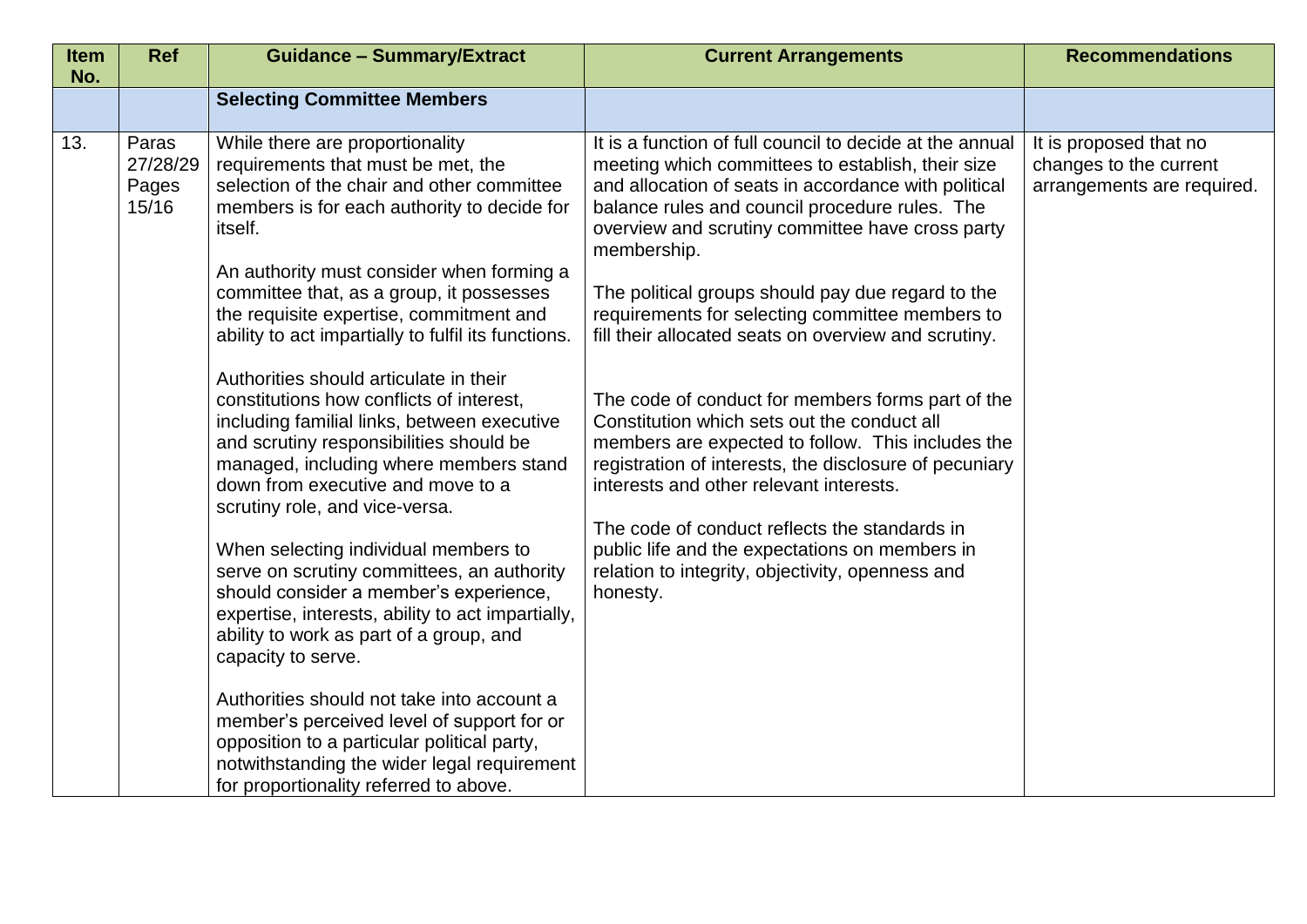| <b>Item</b><br>No. | <b>Ref</b>                   | <b>Guidance - Summary/Extract</b>                                                                                                                                                                                                                                                                                                                                                                                                                                                                                                                                                                                                                                                                                                                                                                                                                                                          | <b>Current Arrangements</b>                                                                                                                                                                                                                                                                                                                                                                                                                                                                                                                                                                                                                                                                                                                                                                                                                                                                                                                  | <b>Recommendations</b>                                                                                               |
|--------------------|------------------------------|--------------------------------------------------------------------------------------------------------------------------------------------------------------------------------------------------------------------------------------------------------------------------------------------------------------------------------------------------------------------------------------------------------------------------------------------------------------------------------------------------------------------------------------------------------------------------------------------------------------------------------------------------------------------------------------------------------------------------------------------------------------------------------------------------------------------------------------------------------------------------------------------|----------------------------------------------------------------------------------------------------------------------------------------------------------------------------------------------------------------------------------------------------------------------------------------------------------------------------------------------------------------------------------------------------------------------------------------------------------------------------------------------------------------------------------------------------------------------------------------------------------------------------------------------------------------------------------------------------------------------------------------------------------------------------------------------------------------------------------------------------------------------------------------------------------------------------------------------|----------------------------------------------------------------------------------------------------------------------|
|                    |                              | <b>Selecting Committee Members</b>                                                                                                                                                                                                                                                                                                                                                                                                                                                                                                                                                                                                                                                                                                                                                                                                                                                         |                                                                                                                                                                                                                                                                                                                                                                                                                                                                                                                                                                                                                                                                                                                                                                                                                                                                                                                                              |                                                                                                                      |
| 14.                | Paras<br>30/31/32<br>Page 16 | Selecting a Chair<br>The attributes authorities should and<br>should not take into account when<br>selecting individual committee members<br>also apply to the selection of the Chair, but<br>the Chair should also possess the ability to<br>lead and build a sense of teamwork and<br>consensus among committee members.<br>Chairs should pay special attention to the<br>need to guard the committee's<br>independence. Importantly, however, care<br>should be taken to avoid the committee<br>being viewed as a de facto opposition to<br>the executive.<br>Given their pre-eminent role on the scrutiny<br>committee, it is strongly recommended that<br>the Chair not preside over scrutiny of their<br>relatives.<br>The method for selecting a chair is for each<br>authority to decide for itself, however every<br>authority should consider taking a vote by<br>secret ballot. | Chairmanship training is included within the<br>member induction programme.<br>The overview and scrutiny chairmen positions are<br>appointed at the annual meeting of the council in<br>accordance with the requirements of the council's<br>constitution.<br>The election of chairs in a meeting open to the<br>press and public ensures that decision making is<br>transparent and accountable to the public.<br>The adoption of a secret ballot for the selection of<br>committee chairs may be interpreted as a<br>mechanism to avoid public scrutiny of the process<br>and appears at odds with the principles which all<br>council members follow and are enshrined in the<br>member code of conduct.<br>An alternative option would be to allow the<br>overview and scrutiny committees to appoint their<br>own chairmen at the first meeting of the municipal<br>year. This would require changes to be made to<br>the constitution. | To consider if the process<br>for appointing chairs of<br>overview and scrutiny<br>committees should be<br>reviewed. |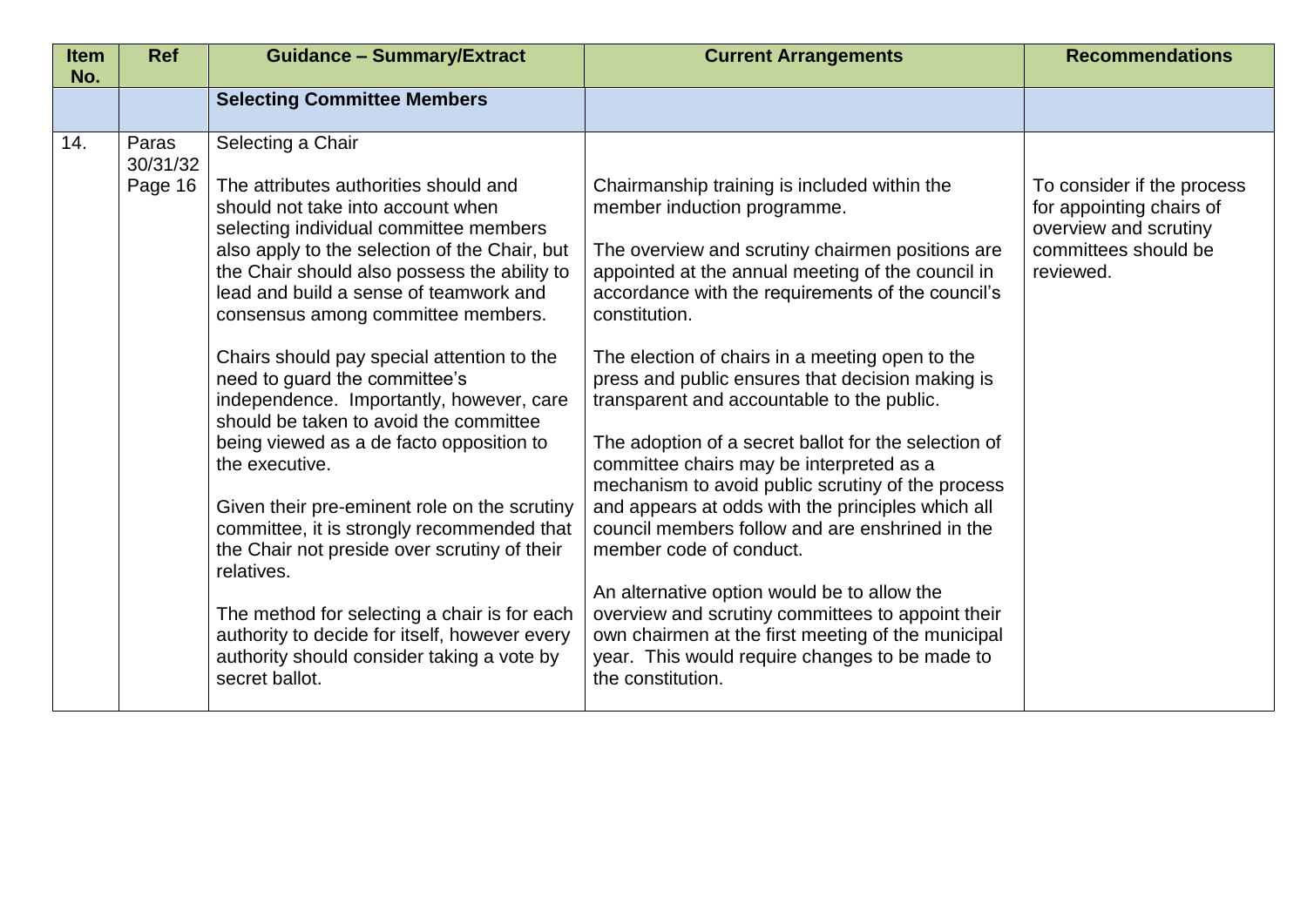| <b>Item</b><br>No. | <b>Ref</b>                      | <b>Guidance - Summary/Extract</b>                                                                                                                                                                                                                                                                                                                                                                                                                                                                                                                                                                                                                                                                                                 | <b>Current Arrangements</b>                                                                                                                                                                                                                                                                                                                                                                                                                                                                                 | <b>Recommendations</b>                                                         |
|--------------------|---------------------------------|-----------------------------------------------------------------------------------------------------------------------------------------------------------------------------------------------------------------------------------------------------------------------------------------------------------------------------------------------------------------------------------------------------------------------------------------------------------------------------------------------------------------------------------------------------------------------------------------------------------------------------------------------------------------------------------------------------------------------------------|-------------------------------------------------------------------------------------------------------------------------------------------------------------------------------------------------------------------------------------------------------------------------------------------------------------------------------------------------------------------------------------------------------------------------------------------------------------------------------------------------------------|--------------------------------------------------------------------------------|
|                    |                                 | <b>Selecting Committee Members</b>                                                                                                                                                                                                                                                                                                                                                                                                                                                                                                                                                                                                                                                                                                |                                                                                                                                                                                                                                                                                                                                                                                                                                                                                                             |                                                                                |
| 15.                | Paras<br>33-36<br>Page<br>16/17 | Training for committee members<br>Authorities should ensure committee<br>members are offered induction when they<br>take up their role and on-going training so<br>they can carry out their responsibilities<br>effectively.<br>Authorities should pay attention to the need<br>to ensure committee members are aware<br>of their legal powers, and how to prepare<br>for and ask relevant questions at scrutiny<br>sessions.<br>Co-option and technical advice<br>While members and their support officers<br>will often have significant local insight and<br>an understanding of local people and their<br>needs, the provision of outside expertise<br>can be invaluable.<br>There are two principal ways to procure<br>this: | Training for overview and scrutiny is included in the<br>Member Induction Programme. For 2019 this was<br>delivered via video with a face to face question and<br>answer session. The session is available on–line<br>for Members to view to refresh knowledge as<br>required.<br>Further training may be provided based on need<br>identified by the member's personal development<br>plan process.<br>Informal inquiry sessions are used to look at<br>specific subjects in detail and as a training aid. | It is proposed that no<br>changes to the current<br>arrangements are required. |
|                    |                                 | Co-option – formal co-option is provided for<br>in legislation. Authorities must establish a<br>co-option scheme to determine how<br>individuals will be co-opted onto<br>committees; and                                                                                                                                                                                                                                                                                                                                                                                                                                                                                                                                         | Whilst there is no formal co-option scheme, the<br>Audit and Governance Committee has a co-opted<br>lay member.                                                                                                                                                                                                                                                                                                                                                                                             |                                                                                |
|                    |                                 | Technical advisers – depending on the<br>subject matter, independent local experts<br>might exist who can provide advice and<br>assistance in evaluating evidence.                                                                                                                                                                                                                                                                                                                                                                                                                                                                                                                                                                | Technical advisers have previously been invited to<br>present evidence at Task and Finish Group<br>meetings.                                                                                                                                                                                                                                                                                                                                                                                                |                                                                                |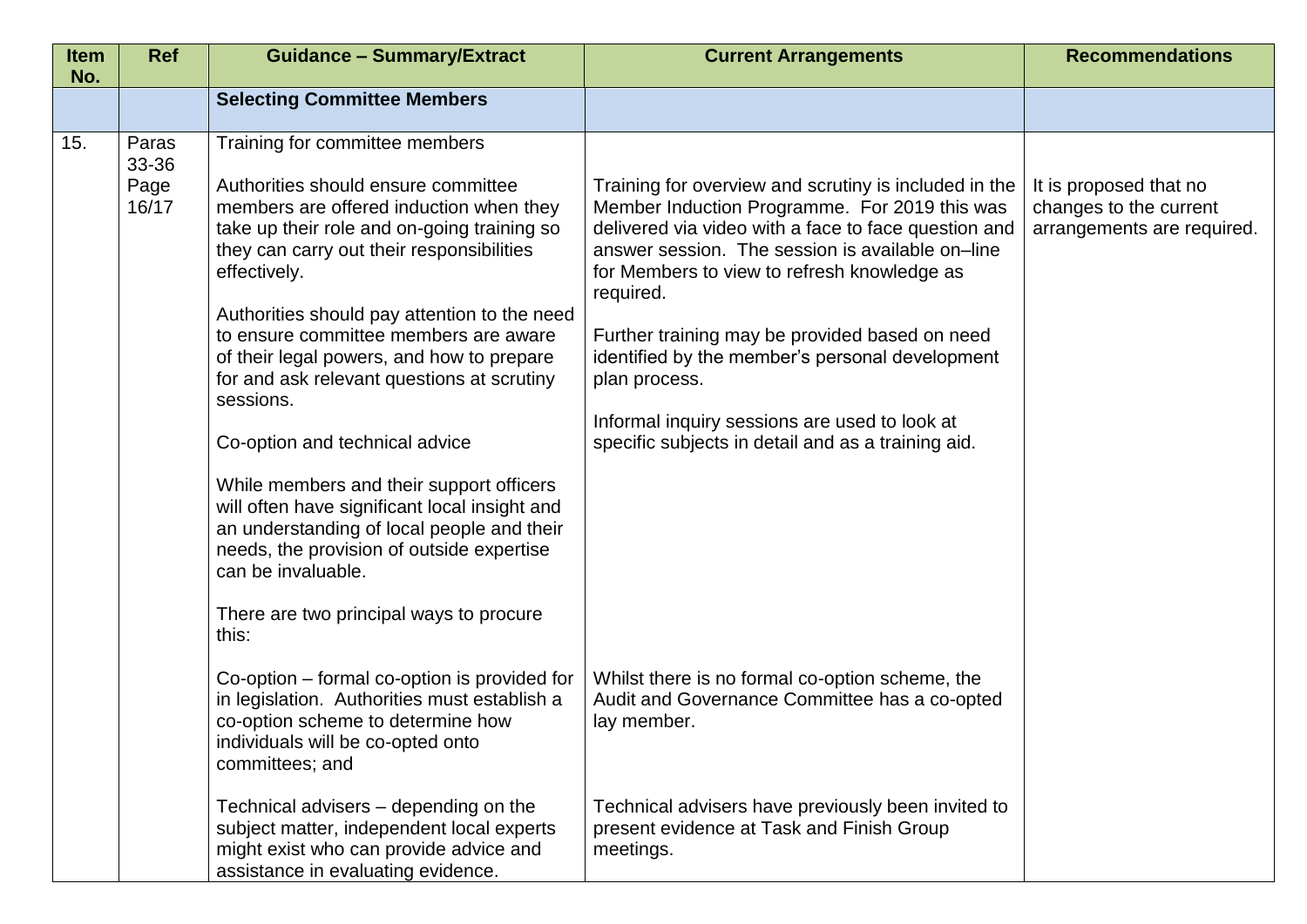| <b>Item</b><br>No. | <b>Ref</b>                           | <b>Guidance - Summary/Extract</b>                                                                                                                                                                                                                                                                                                                                                                                                                                                                                                                                                                                                                                                                                                                                              | <b>Current Arrangements</b>                                                                                                                                                                                                                                                                                                                                                                                                                                                                                                                                                                                                                                                                                                                               | <b>Recommendations</b>                                                         |
|--------------------|--------------------------------------|--------------------------------------------------------------------------------------------------------------------------------------------------------------------------------------------------------------------------------------------------------------------------------------------------------------------------------------------------------------------------------------------------------------------------------------------------------------------------------------------------------------------------------------------------------------------------------------------------------------------------------------------------------------------------------------------------------------------------------------------------------------------------------|-----------------------------------------------------------------------------------------------------------------------------------------------------------------------------------------------------------------------------------------------------------------------------------------------------------------------------------------------------------------------------------------------------------------------------------------------------------------------------------------------------------------------------------------------------------------------------------------------------------------------------------------------------------------------------------------------------------------------------------------------------------|--------------------------------------------------------------------------------|
|                    |                                      | Power to Access Information                                                                                                                                                                                                                                                                                                                                                                                                                                                                                                                                                                                                                                                                                                                                                    |                                                                                                                                                                                                                                                                                                                                                                                                                                                                                                                                                                                                                                                                                                                                                           |                                                                                |
| 16.                | Paras<br>$37 - 44$<br>Pages<br>18/19 | A scrutiny committee needs access to<br>relevant information the authority holds,<br>and to receive it in good time, if it is to do<br>its job effectively.<br>Members of scrutiny committees enjoying<br>powers to access information - regulations<br>give enhanced powers to a scrutiny<br>member to access exempt or confidential<br>information.<br>Scrutiny members should have access to a<br>regular available source of key information<br>about the management of the authority,<br>particularly on performance management<br>and risk.<br>Whilst each request for information should<br>be judged on its individual merits,<br>authorities should adopt a default position<br>of sharing the information they hold, on<br>request, with scrutiny committee members. | Members have access to reports from a wide<br>range of officers within the council.<br>Each scrutiny committee receives quarterly reports<br>on performance management, budget monitoring<br>and risk.<br>Links to all committee papers are sent to all<br>members on publication.<br>There is a culture of conducting as much business<br>as possible in open session, the provisions to<br>enable Cabinet and committees to go into closed<br>session are used sparingly, as are the provisions<br>for executive decisions to be taken urgently.<br>The objective is always to facilitate overview and<br>scrutiny engagement prior to decisions being<br>taken, with relevant reports being provided as<br>evidence or using Member Briefing sessions. | It is proposed that no<br>changes to the current<br>arrangements are required. |
|                    |                                      | Before an authority takes a decision not to<br>share information it holds, it should give<br>serious consideration to whether that<br>information could be shared in closed<br>session.                                                                                                                                                                                                                                                                                                                                                                                                                                                                                                                                                                                        | Refusal of information requests is an unusual<br>occurrence.                                                                                                                                                                                                                                                                                                                                                                                                                                                                                                                                                                                                                                                                                              |                                                                                |
|                    |                                      | Committees should be aware of their legal<br>power to require members of the executive<br>and officers to attend before them to<br>answer questions.                                                                                                                                                                                                                                                                                                                                                                                                                                                                                                                                                                                                                           | By convention, executive members and CMT<br>engage with overview and scrutiny and are held to<br>account for their decisions. The powers available<br>to overview and scrutiny committees to require<br>information and attendance by witnesses at<br>meetings is fairly limited. However, local                                                                                                                                                                                                                                                                                                                                                                                                                                                          |                                                                                |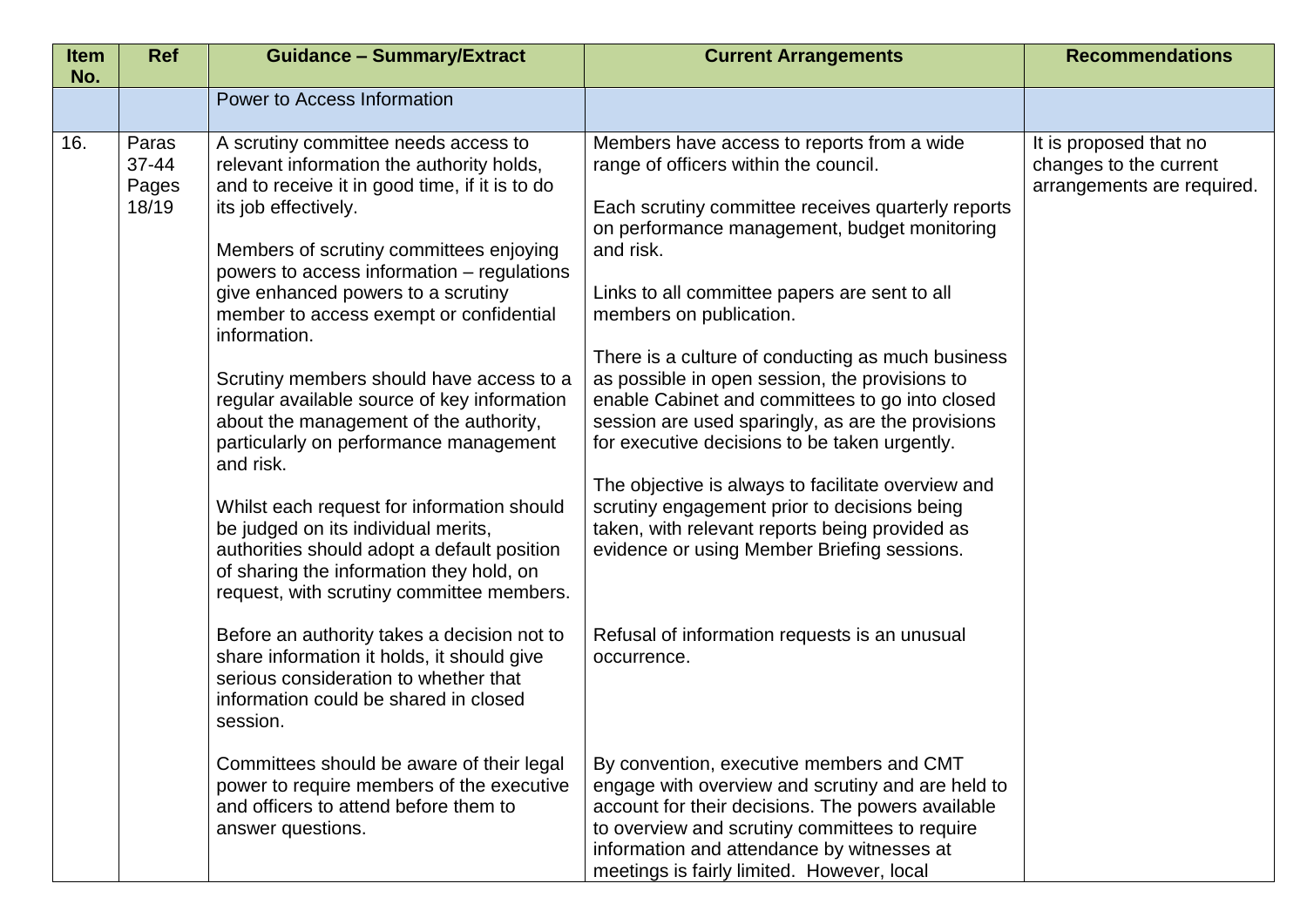| Seeking information from external<br>organisations.<br>Scrutiny members should also consider the<br>need to supplement any authority held<br>information they receive with information<br>and intelligence that might be available<br>from other sources and should note, in<br>particular, their statutory powers to access<br>information from certain external<br>organisations.<br>Following the Council pound                                                                                                                                                                                                                                                              | experience has been positive. Invitations to a<br>range of organisations to attend task and finish<br>groups over a number of years have invariably<br>been accepted and constructive input provided.                                     |  |
|---------------------------------------------------------------------------------------------------------------------------------------------------------------------------------------------------------------------------------------------------------------------------------------------------------------------------------------------------------------------------------------------------------------------------------------------------------------------------------------------------------------------------------------------------------------------------------------------------------------------------------------------------------------------------------|-------------------------------------------------------------------------------------------------------------------------------------------------------------------------------------------------------------------------------------------|--|
| Overview and scrutiny committee will often<br>have a keen interest in 'following the<br>council pound' i.e. scrutinising<br>organisations that receive public funding to<br>deliver goods and services.<br>Authorities should recognise the legitimacy<br>of this and consider the need to provide<br>assistance to scrutiny members and<br>support staff to obtain information from<br>organisations the council has contracted to<br>deliver services.<br>When agreeing contracts with these<br>bodies, authorities should consider whether<br>it would be appropriate to include a<br>requirement for them to supply information<br>or to appear before scrutiny committees. | Service contracts provide information for<br>performance monitoring and it is considered this is<br>adequate to service the purposes of scrutiny<br>oversight.<br>The principal witness and object of challenge<br>remains the Executive. |  |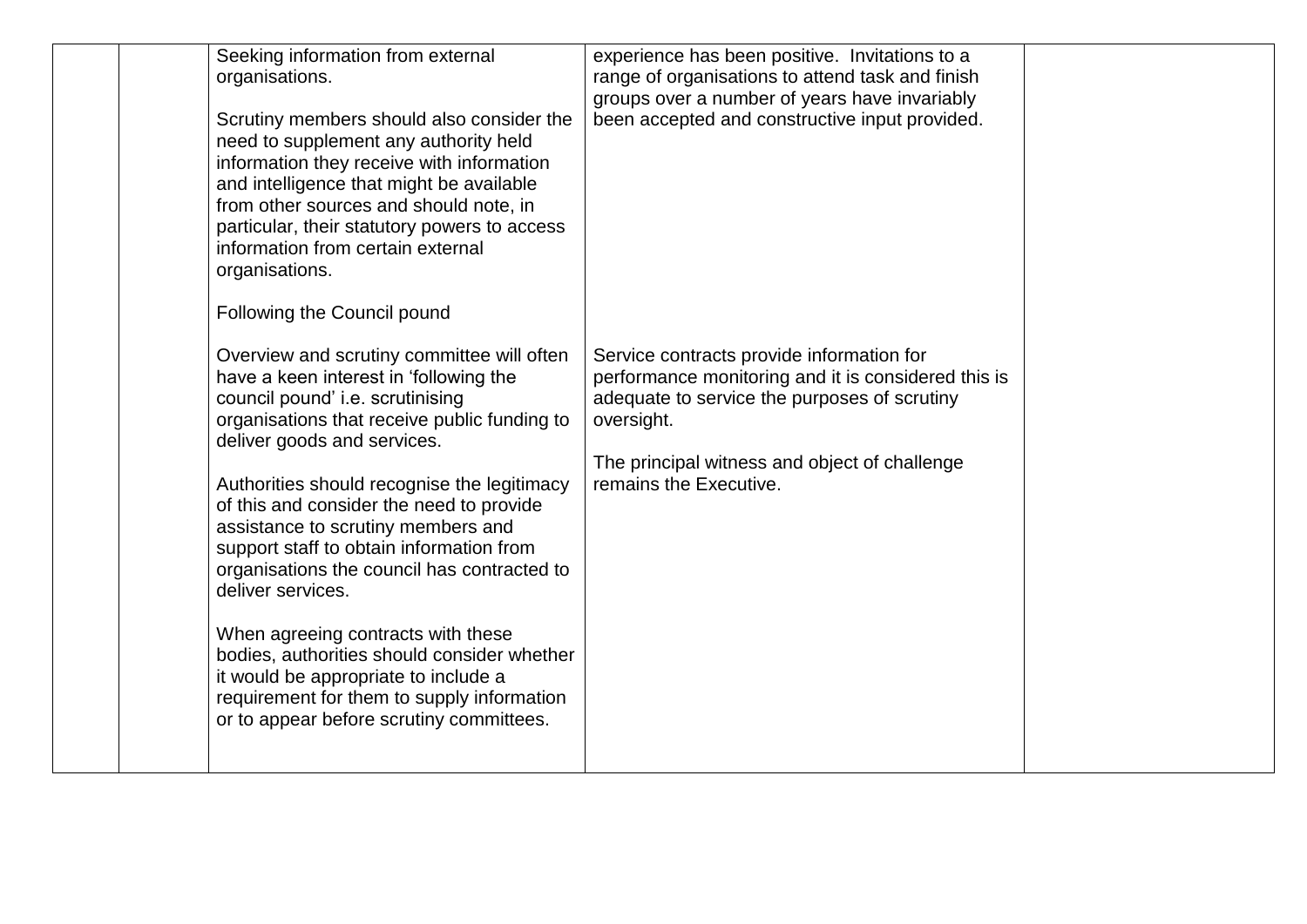| <b>Item</b><br>No. | <b>Ref</b>                       | <b>Guidance - Summary/Extract</b>                                                                                                                                                                                                                                                                                                                                                                                                                                                                                                                                                                                                                                                                                                        | <b>Current Arrangements</b>                                                                                                                                                                                                                                                                                                                                                                                                                                                                                                                                                                               | <b>Recommendations</b>                                                         |
|--------------------|----------------------------------|------------------------------------------------------------------------------------------------------------------------------------------------------------------------------------------------------------------------------------------------------------------------------------------------------------------------------------------------------------------------------------------------------------------------------------------------------------------------------------------------------------------------------------------------------------------------------------------------------------------------------------------------------------------------------------------------------------------------------------------|-----------------------------------------------------------------------------------------------------------------------------------------------------------------------------------------------------------------------------------------------------------------------------------------------------------------------------------------------------------------------------------------------------------------------------------------------------------------------------------------------------------------------------------------------------------------------------------------------------------|--------------------------------------------------------------------------------|
|                    |                                  | <b>Planning Work</b>                                                                                                                                                                                                                                                                                                                                                                                                                                                                                                                                                                                                                                                                                                                     |                                                                                                                                                                                                                                                                                                                                                                                                                                                                                                                                                                                                           |                                                                                |
| 19.                | Paras<br>48 and<br>52<br>Page 21 | Effective scrutiny should have a defined<br>impact on the ground, with the committee<br>making recommendations that will make a<br>tangible difference to the work of the<br>authority. To have this kind of impact<br>scrutiny committees need to plan their work<br>programme i.e. draw up a long term<br>agenda and consider making it flexible<br>enough to accommodate any urgent, short<br>term issues that might arise during the<br>year.<br>Authorities with multiple scrutiny<br>committees sometimes have a separate<br>work programme for each committee.<br>Where this happens consideration should<br>be given to how to co-ordinate the various<br>committees' work to make best use of the<br>total resources available. | Overview and scrutiny committee work<br>programmes are determined by overview and<br>scrutiny members based upon a variety of factors<br>including the Cabinet's Forward Plan of Key<br>Decisions, the Corporate Plan and associated<br>actions, government legislation, outcomes from<br>quarterly performance reports and other plans and<br>strategies including those of key partners.<br>The work plans are considered at each meeting of<br>the committees and recognises the capacity of<br>officers and members whilst maintain the flexibility<br>to accommodate matter which may arise in year. | It is proposed that no<br>changes to the current<br>arrangements are required. |
|                    |                                  | When thinking about scrutiny's focus,<br>members should be supported by key<br>senior officers to take a leading role to<br>clarify the role and function of scrutiny.                                                                                                                                                                                                                                                                                                                                                                                                                                                                                                                                                                   | The Lead Officers for overview and scrutiny are<br>Head of Service level.                                                                                                                                                                                                                                                                                                                                                                                                                                                                                                                                 |                                                                                |
| 20.                | Para 53<br>Page 21               | Who to speak to $-$ the public<br>Asking individual scrutiny members to have<br>conversations with individuals and groups<br>in their own local areas.                                                                                                                                                                                                                                                                                                                                                                                                                                                                                                                                                                                   | Amplifying the voice of the public is one of the four<br>principles of good scrutiny practice.<br>A number of topics considered by scrutiny have<br>generated a god deal of public interest and<br>engagement.                                                                                                                                                                                                                                                                                                                                                                                            | It is proposed that no<br>changes to the current<br>arrangements are required. |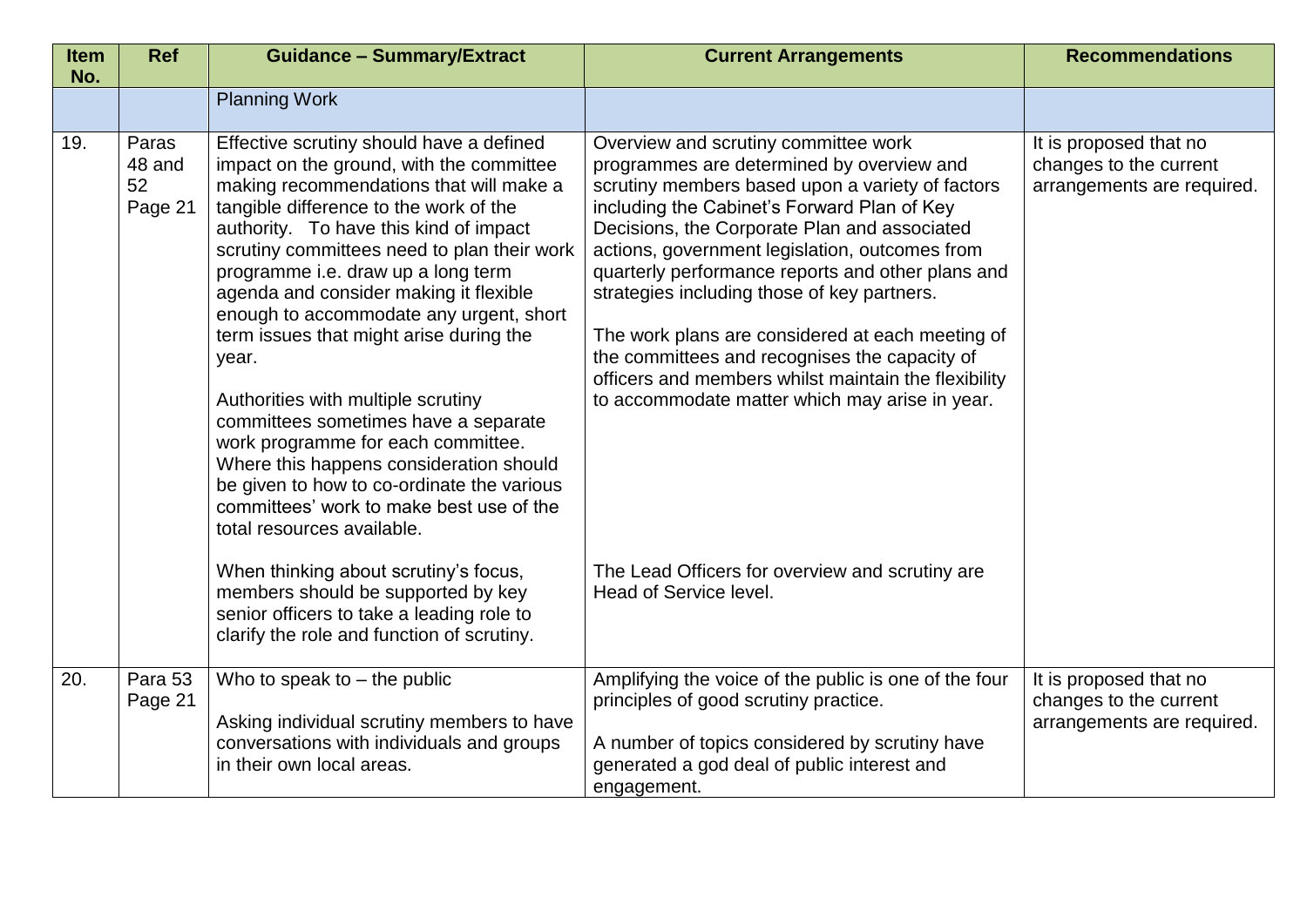| <b>Item</b><br>No. | <b>Ref</b>               | <b>Guidance - Summary/Extract</b>                                                                                                                                                                                                                                                                                                                                                                       | <b>Current Arrangements</b>                                                                                                                                                                                                                                                                                                                                                                                                                     | <b>Recommendations</b>                                                         |
|--------------------|--------------------------|---------------------------------------------------------------------------------------------------------------------------------------------------------------------------------------------------------------------------------------------------------------------------------------------------------------------------------------------------------------------------------------------------------|-------------------------------------------------------------------------------------------------------------------------------------------------------------------------------------------------------------------------------------------------------------------------------------------------------------------------------------------------------------------------------------------------------------------------------------------------|--------------------------------------------------------------------------------|
|                    |                          | <b>Planning Work</b>                                                                                                                                                                                                                                                                                                                                                                                    |                                                                                                                                                                                                                                                                                                                                                                                                                                                 |                                                                                |
| 21.                | Para 53<br>Page 22       | Who to speak to $-$ the authority's partners<br>Relationships with other partners should<br>not be limited to evidence-gathering to<br>support individual reviews or agenda items.                                                                                                                                                                                                                      | The authority maintains comprehensive links with a<br>wide range of partners e.g. police, local health<br>service providers, clinical commissioning groups,<br>registered social landlords, environment agency,<br>voluntary organisations.<br>The work programme is informed by plans and<br>strategies of key partners in addition to the<br>Corporate Plan and other relevant documents.                                                     | It is proposed that no<br>changes to the current<br>arrangements are required. |
| 22.                | Para 53<br>Page 22       | Who to speak to $-$ the Executive<br>A principal partner in discussions on the<br>work programme. The executive should<br>not direct scrutiny's work but conversations<br>will help scrutiny members better<br>understand how their work can be<br>designed to align with the best<br>opportunities to influence the authority's<br>wider work.                                                         | The executive are the principal partner in the<br>overview and scrutiny work planning process.                                                                                                                                                                                                                                                                                                                                                  |                                                                                |
| 23.                | Para<br>54/55<br>Page 22 | Information sources<br>Scrutiny will need access to relevant<br>information to inform its work programme.<br>The type of information will depend on the<br>specific role and function scrutiny plays<br>within the authority, but might include<br>Performance information from across the<br>authority and its partners<br>Finance and risk information from across<br>the authority and its partners. | The council's performance management<br>information is reported regularly to the relevant<br>scrutiny committees whilst the executive receives<br>the complete performance report to enable it to<br>take an overview of the council's performance.<br>Corporate complaints information is included within<br>quarterly performance monitoring reports. There<br>are no formal arrangements for reporting<br>information from member surgeries. |                                                                                |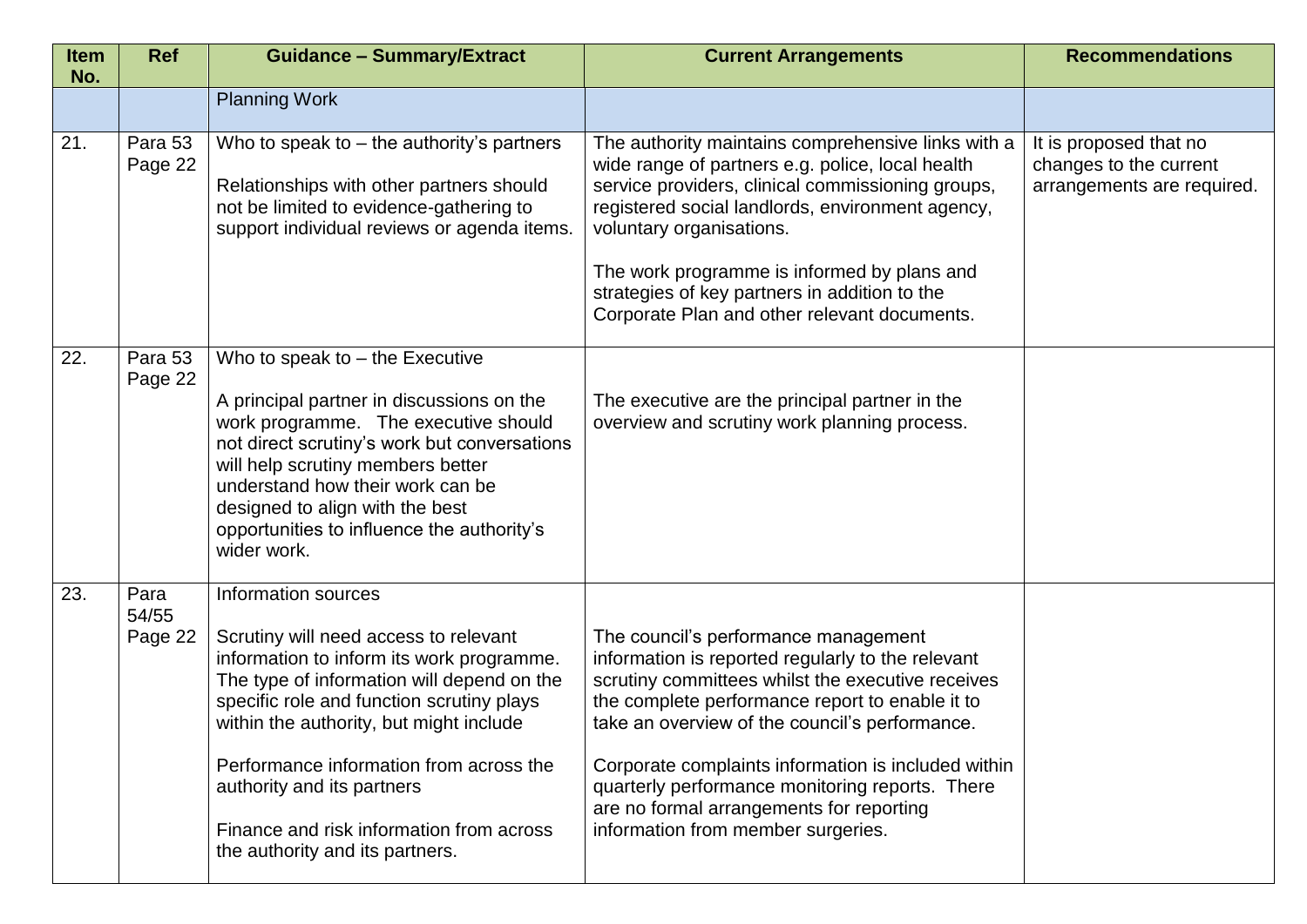|     |                    | Corporate complaints information, and<br>aggregated information from political<br>groups about the subject matter of<br>members' surgeries.<br>Business cases and options appraisals<br>(and other planning information) for<br>forthcoming major decisions. This<br>information will be of particular use for pre-<br>decision scrutiny.<br>Reports and recommendations issues by<br>relevant ombudsmen, especially the local<br>Government Ombudsman.<br>Scrutiny members should consider keeping<br>this information under regular review.                |                                                                                                                 |                                                                                |
|-----|--------------------|--------------------------------------------------------------------------------------------------------------------------------------------------------------------------------------------------------------------------------------------------------------------------------------------------------------------------------------------------------------------------------------------------------------------------------------------------------------------------------------------------------------------------------------------------------------|-----------------------------------------------------------------------------------------------------------------|--------------------------------------------------------------------------------|
| 24. | Para 55<br>Page 23 | <b>Shortlisting Topics</b><br>Approaches to shortlisting topics should<br>reflect scrutiny's overall role in the<br>authority. This will require the development<br>of bespoke, local solutions, however when<br>considering whether an item should be<br>included in the work programme, the kind<br>of questions a scrutiny committee should<br>consider might include:<br>Do we understand the benefits scrutiny<br>would bring to this issue?<br>How could we best carry out work on this<br>subject?<br>What would be the best outcome of this<br>work? | The overview and scrutiny committees consider<br>topics for inclusion on the work programme at each<br>meeting. | It is proposed that no<br>changes to the current<br>arrangements are required. |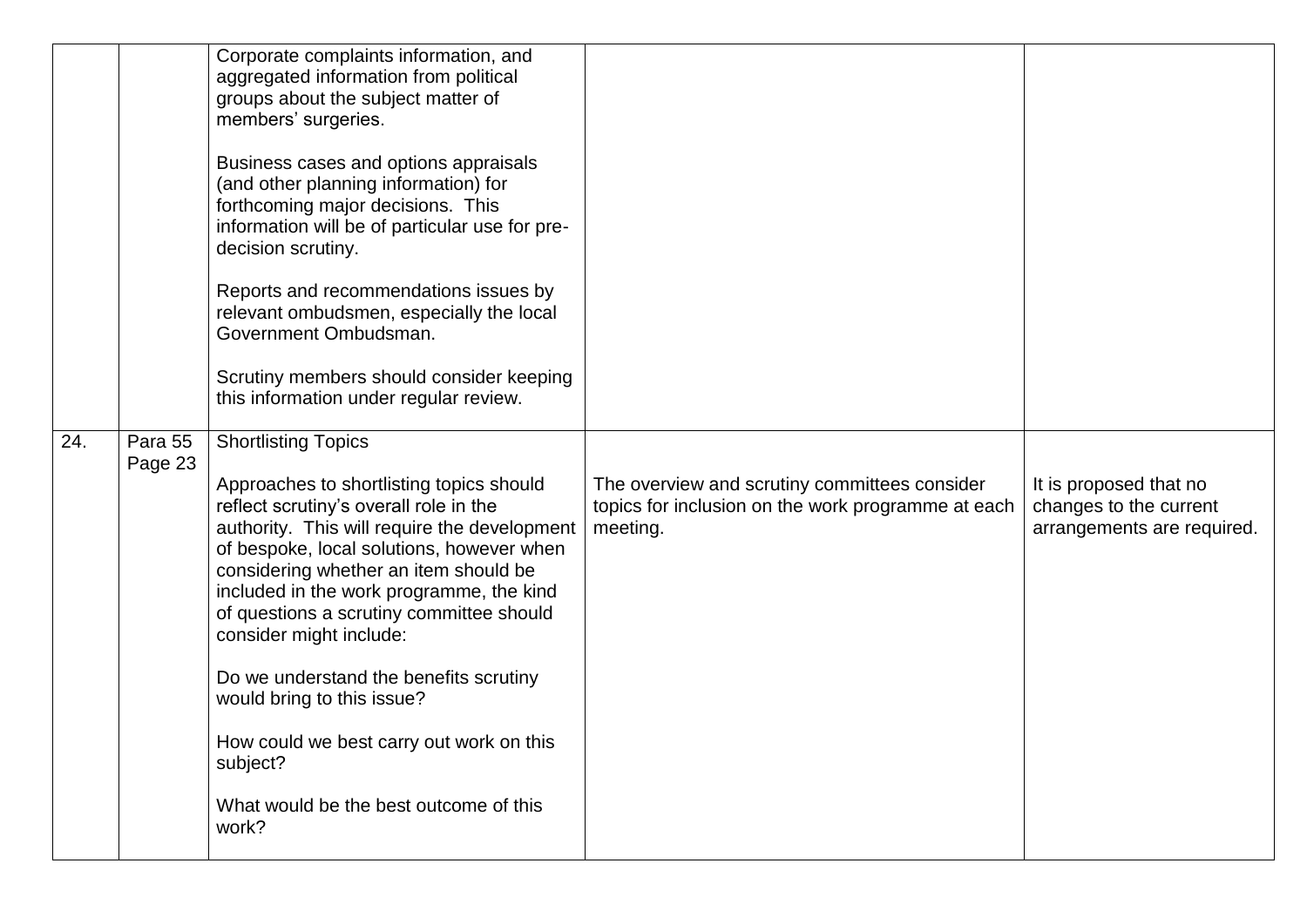|    |                          | How would this work engage with the<br>activity of the executive and other decision<br>makers, including partners?<br>Some authorities use scoring systems to<br>evaluate and rank work programme<br>proposals, others take a looser approach.<br>A committee should be able to justify how<br>and why a decision has been taken to<br>include certain issues and not others. |                                                                                                                                                                                                                                                                                                  |                                                                                |
|----|--------------------------|-------------------------------------------------------------------------------------------------------------------------------------------------------------------------------------------------------------------------------------------------------------------------------------------------------------------------------------------------------------------------------|--------------------------------------------------------------------------------------------------------------------------------------------------------------------------------------------------------------------------------------------------------------------------------------------------|--------------------------------------------------------------------------------|
| 25 | Para 58<br>Page<br>23/24 | Carrying out work<br>Selected topics can be scrutinised in<br>several ways, including:<br>As a single item on a committee agenda;<br>At a single meeting;<br>At a task and finish review of two or three<br>meetings;<br>Via a longer term task and finish review;<br>By establishing a 'standing panel'                                                                      | The overview and scrutiny committees use all of<br>these methods for carrying out scrutiny work apart<br>from the use of a standing panel.<br>Member Working Groups and Inquiry Sessions are<br>also used to support reviews.<br>There are no proposals to change as these<br>methods work well. | It is proposed that no<br>changes to the current<br>arrangements are required. |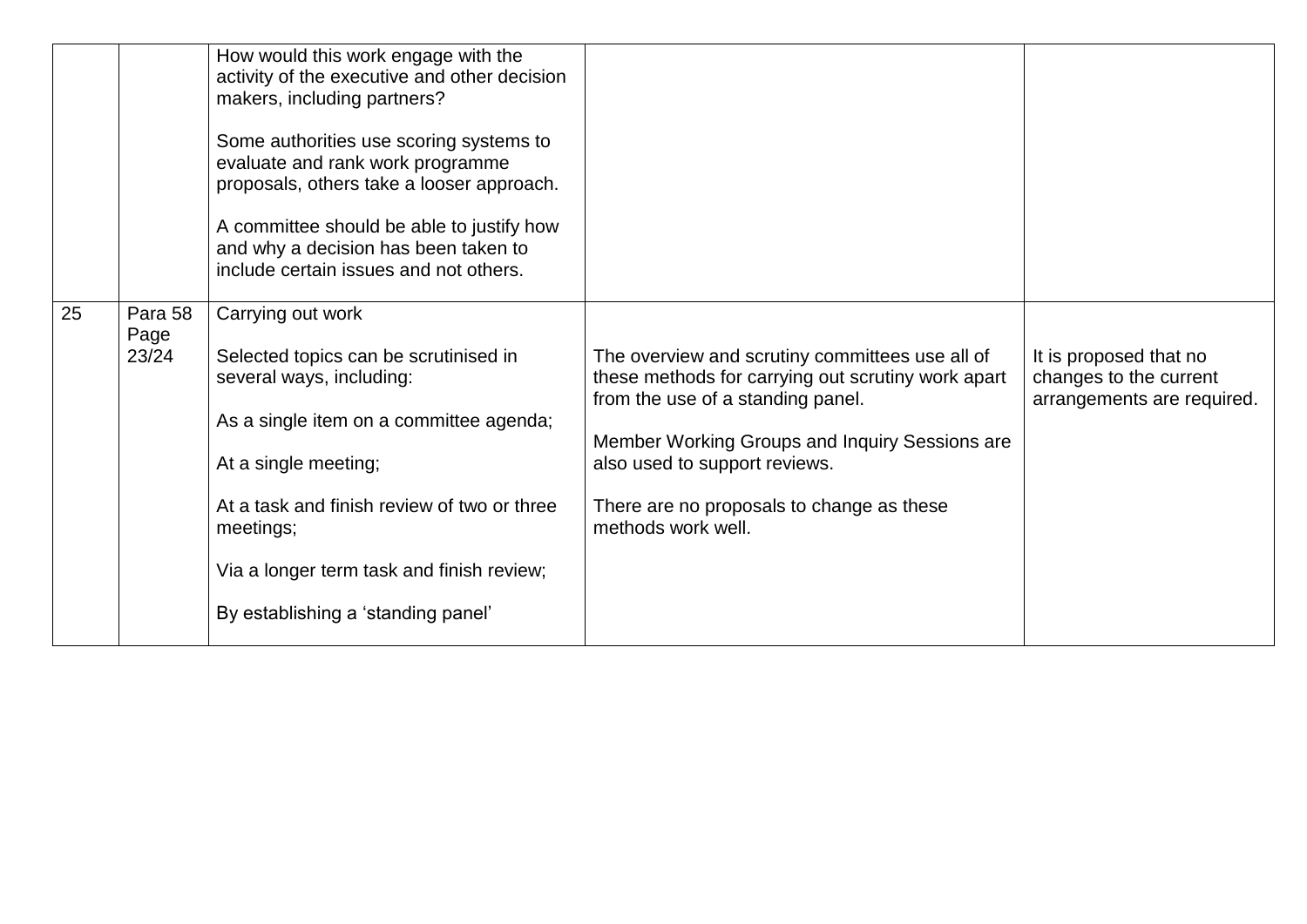| <b>Item</b><br>No. | <b>Ref</b>               | <b>Guidance - Summary/Extract</b>                                                                                                                                                                                                                                                                                                                                                                                                                                                                                                                                                                                                                                                                                             | <b>Current Arrangements</b>                                                                                                                                                                                                                                                                                                                                                                                                                         | <b>Recommendations</b>                                                         |
|--------------------|--------------------------|-------------------------------------------------------------------------------------------------------------------------------------------------------------------------------------------------------------------------------------------------------------------------------------------------------------------------------------------------------------------------------------------------------------------------------------------------------------------------------------------------------------------------------------------------------------------------------------------------------------------------------------------------------------------------------------------------------------------------------|-----------------------------------------------------------------------------------------------------------------------------------------------------------------------------------------------------------------------------------------------------------------------------------------------------------------------------------------------------------------------------------------------------------------------------------------------------|--------------------------------------------------------------------------------|
|                    |                          | <b>Evidence Sessions</b>                                                                                                                                                                                                                                                                                                                                                                                                                                                                                                                                                                                                                                                                                                      |                                                                                                                                                                                                                                                                                                                                                                                                                                                     |                                                                                |
| 26                 | Para<br>59/60<br>Page 25 | Evidence sessions are a key way in which<br>scrutiny committees inform their work.<br>Good preparation is a vital part of<br>conducting effective evidence sessions.<br>Members should have a clear idea of what<br>the committee hopes to get out of each<br>session and appreciate that success will<br>depend on their ability to work together on<br>the day.<br>Effective planning does not necessarily<br>involve a large number of pre-meetings, the<br>development of complex scopes or the<br>drafting of questioning plans.<br>Chairs play a vital role in leading<br>discussions on objective-setting and<br>ensuring all members are aware of the<br>specific role each will play during the<br>evidence session. | Good planning and preparation takes place for<br>evidence sessions organised by scrutiny task and<br>finish groups for all in-depth scrutiny reviews. A<br>clear scope and key lines of enquiry are<br>established and clearly explained to those invited<br>to give evidence.<br>Scrutiny skills training is provided as part of the<br>Council's member induction programme including<br>how to ask questions and provide effective<br>challenge. | It is proposed that no<br>changes to the current<br>arrangements are required. |
| 27                 | Para 66<br>Page 26       | <b>Developing Recommendations</b><br>The development and agreement of<br>recommendations is often an iterative<br>process. It will usually be appropriate for<br>this to be done only by members, assisted<br>by co-optees where relevant. When<br>deciding on recommendations, however<br>members should have due regard to advice<br>received from officers, particularly the<br>Monitoring Officer.                                                                                                                                                                                                                                                                                                                        | Processes and procedures in place generally<br>reflect the guidance.                                                                                                                                                                                                                                                                                                                                                                                | It is proposed that no<br>changes to the current<br>arrangements are required. |